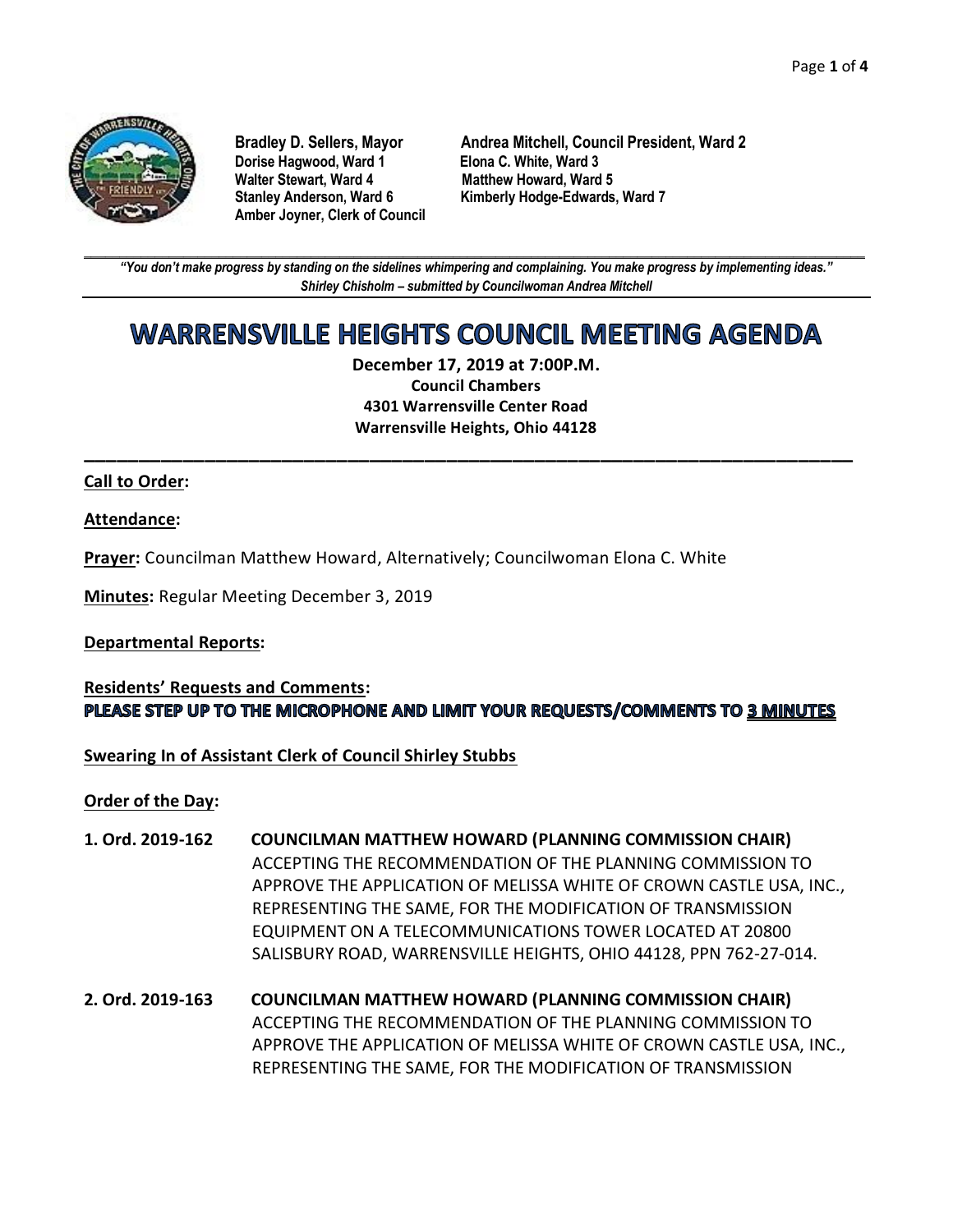EQUIPMENT ON A TELECOMMUNICATIONS TOWER LOCATED AT 4376 CRANWOOD PARKWAY, WARRENSVILLE HEIGHTS, OHIO 44128, PPN 762-04-029.

- **3. Ord. 2019-164 COUNCILMAN MATTHEW HOWARD (PLANNING COMMISSION CHAIR)** ACCEPTING THE RECOMMENDATION OF THE PLANNING COMMISSION TO AMEND SECTION 1123.99 PENALTY OF PART ELEVEN PLANNING AND ZONING CODE OF THE WARRENSVILLE HEIGHTS CODIFIED ORDINANCES.
- **4. Ord. 2019-165 COUNCILMAN WALTER STEWART (BUILDING COMMITTEE CHAIR)** AMENDING SECTION 1379.99 PENALTY AND SECTION 1395.99 PENALTY OF PART THIRTEEN BUILDING CODE OF THE WARRENSVILLE HEIGHTS CODIFIED ORDINANCES.

# **5. Ord. 2019-166 MAYOR BRADLEY D. SELLERS** AMENDING SCHEDULE A OF ORDINANCE NUMBER 2019-151 TEMPORARILY APPROPRIATING FUNDS NECESSARY TO MEET THE FIRST QUARTER EXPENDITURES FOR THE OPERATIONS AND FUNCTIONS OF THE CITY OF WARRENSVILLE HEIGHTS FOR THE FISCAL YEAR 2020, AND DECLARING AN EMERGENCY.

- **6. Ord. 2019-167 MAYOR BRADLEY D. SELLERS** AUTHORIZING THE MAYOR TO ENTER INTO A MEMORANDUM OF UNDERSTANDING FOR 2020 WITH THE CUYAHOGA COUNTY SOIL AND WATER CONSERVATION DISTRICT AND THE NORTHEAST OHIO REGIONAL SEWER DISTRICT TO IMPLEMENT A CONSERVATION EDUCATION, STEWARDSHIP AND PUBLIC INVOLVEMENT PROGRAM, AND DECLARING AN EMERGENCY. **7. Ord. 2019-168 MAYOR BRADLEY D. SELLERS**
	- RESCINDING ORDINANCE NUMBER 2019-130 (APPOINTING ROETZEL & ANDRESS LEGAL PROFESSIONAL ASSOCIATION AS BOND COUNSEL FOR THE CITY OF WARRENSVILLE HEIGHTS).

# **8. Ord. 2019-169 MAYOR BRADLEY D. SELLERS** AUTHORIZING THE MAYOR TO ENTER INTO A MASTER SERVICES AGREEMENT WITH PARAMOUNT PREFERRED SOLUTIONS, INC. TO PROVIDE SERVICES AS A THIRD PARTY ADMINISTRATOR FOR OHIO WORKERS' COMPENSATION FROM JANUARY 1, 2020 TO DECEMBER 31, 2020, AND DECLARING AN EMERGENCY.

# **9. Ord. 2019-170 MAYOR BRADLEY D. SELLERS** AUTHORIZING THE ADMINISTRATION OF THE CITY OF WARRENSVILLE HEIGHTS TO ENTER INTO A PERSONAL SERVICES AGREEMENT WITH GEORGE SMERIGAN OF TACTICAL PLANNING, LLC TO PROVIDE MUNICIPAL PLANNING SERVICES FOR THE PERIOD BEGINNING JANUARY 1, 2020 AND ENDING DECEMBER 31, 2020, AND DECLARING AN EMERGENCY.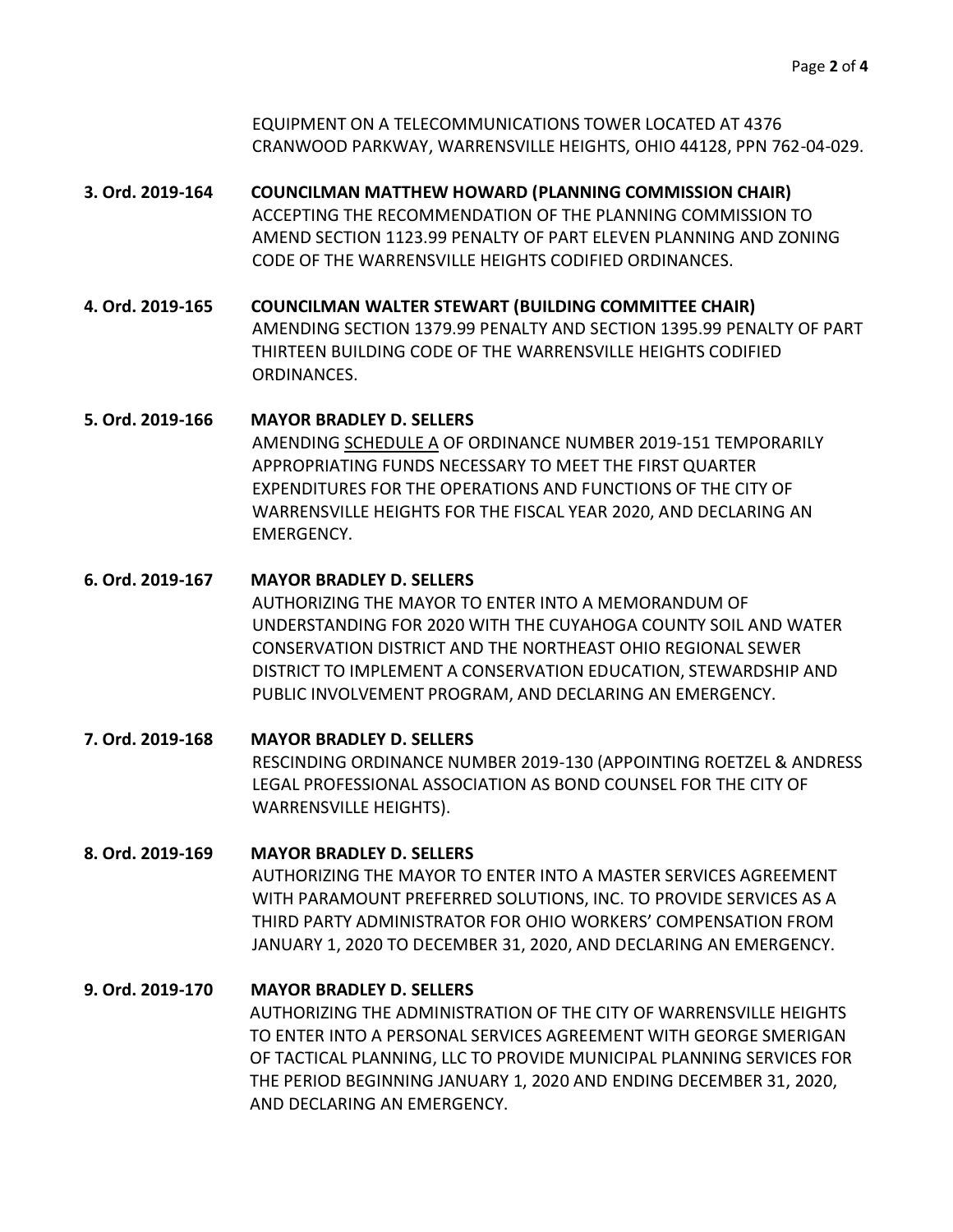#### **10. Ord. 2019-171 MAYOR BRADLEY D. SELLERS**

AUTHORIZING THE MAYOR TO ENTER INTO AN AGREEMENT WITH KRONOS SAASHR, INC. TO UPGRADE THE EXISTING TIMEKEEPING AND ATTENDANCE SOFTWARE ON THE CITY-OWNED TIME CLOCKS AND TIMEKEEPING SYSTEM, AND DECLARING AN EMERGENCY.

### **11. Ord. 2019-172 MAYOR BRADLEY D. SELLERS**

AUTHORIZING THE ADMINISTRATION OF THE CITY OF WARRENSVILLE HEIGHTS TO ENTER INTO AN AGREEMENT WITH THE CUYAHOGA COUNTY COMMON PLEAS COURT, JUVENILE DIVISION, COMMUNITY DIVERSION PROGRAM FOR THE FISCAL YEAR 2020 BEGINNING JANUARY 1, 2020 AND ENDING DECEMBER 31, 2020, AND DECLARING AN EMERGENCY.

## **Add ons**

## **12. Ord. 2019-173 MAYOR BRADLEY D. SELLERS**

AUTHORIZING THE MAYOR TO ENTER INTO AN AGREEMENT WITH MOMENTUM TELECOM, INC. IN ORDER TO PROVIDE FOR THE CONNECTIVITY AND INTEGRATION OF DATA BETWEEN THE POLICE AND FIRE DEPARTMENTS OF THE CITY OF WARRENSVILLE HEIGHTS PURSUANT TO ARTICLE VI, SECTION 5 OF THE CHARTER OF THE CITY OF WARRENSVILLE HEIGHTS, AND DECLARING AN EMERGENCY.

- **13. Ord. 2019-174 MAYOR BRADLEY D. SELLERS** AUTHORIZING THE MAYOR TO ENTER INTO AN AGREEMENT WITH AT&T IN ORDER TO PROVIDE FOR THE CONNECTIVITY AND INTEGRATION OF DATA BETWEEN THE POLICE AND FIRE DEPARTMENTS OF THE CITY OF WARRENSVILLE HEIGHTS PURSUANT TO ARTICLE VI, SECTION 5 OF THE CHARTER OF THE CITY OF WARRENSVILLE HEIGHTS, AND DECLARING AN EMERGENCY.
- **14. Res. 2019-054 COUNCILWOMAN ANDREA MITCHELL (YOUTH COMMITTEE CHAIR)** TO DONATE \$1,000.00 TO THE YMCA OF GREATER CLEVELAND IN ORDER TO ASSIST THE WARRENSVILLE HEIGHTS BRANCH OF THE YMCA WITH ITS PROGRAMS FOR YOUTH IN THE CITY OF WARRENSVILLE HEIGHTS FROM JANUARY 1, 2020 TO DECEMBER 31, 2020, AND DECLARING AN EMERGENCY.
- **15. Res. 2019-055 COUNCILMAN MATTHEW HOWARD (SPECIAL LEGISLATION COMMITTEE CHAIR)** TO APPROVE AMBER JOYNER, CLERK OF THIS COUNCIL, TO OBTAIN AND MAINTAIN HER NOTARY PUBLIC CERTIFICATION WITH THE STATE OF OHIO, AND DECLARING AN EMERGENCY.